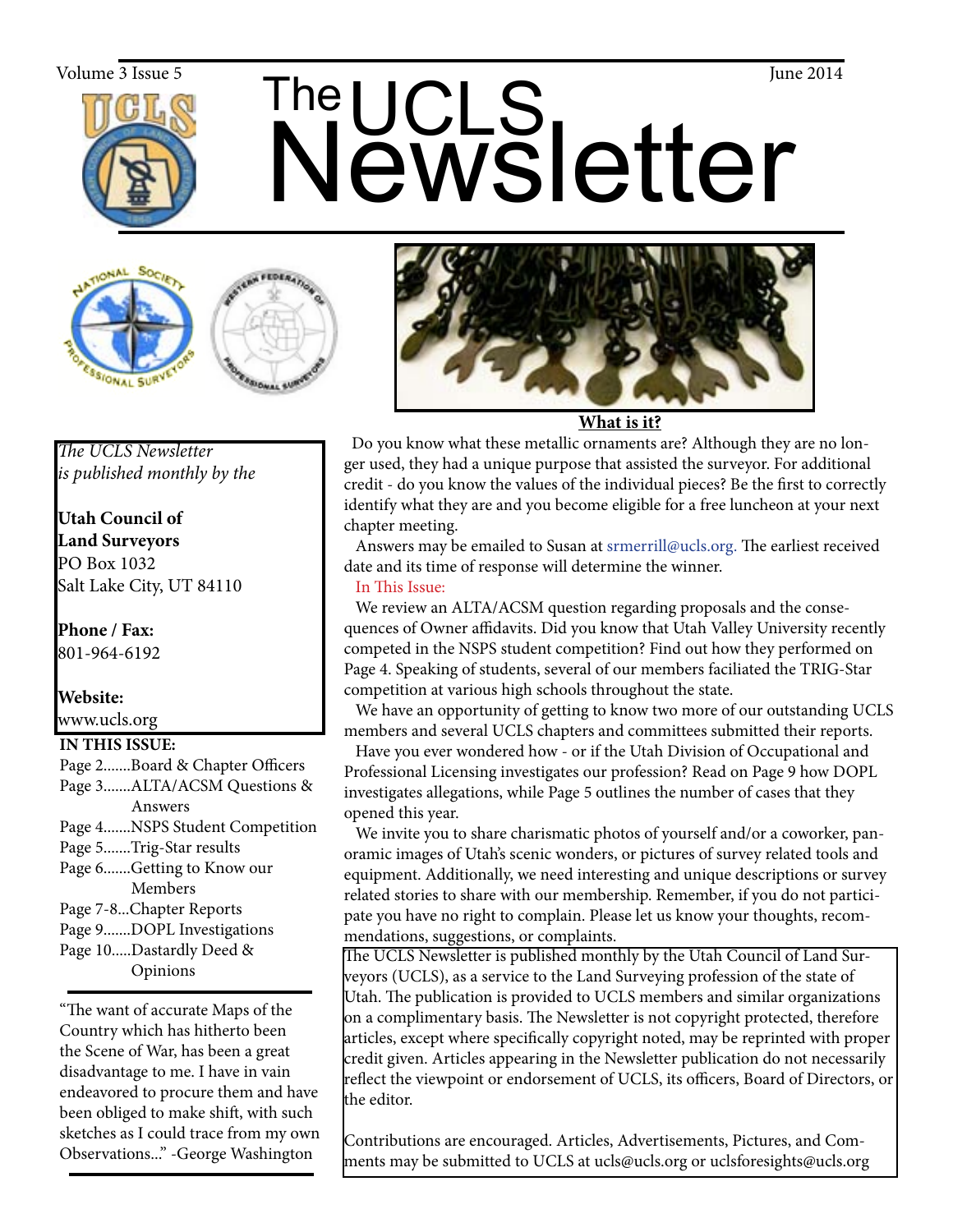Board/Committees Volume 3 Issue 5 June 2014 The UCLS *Newsletter*

#### **Utah Council of Land Surveyors Executive Board and Committees**

#### **UCLS Executive Board 2014**

**State Chair** Kenneth Hamblin (CC) 59 N. 2120 East Circle St. George, UT 84790 Business: (435) 673-3075 khamblin@infowest.com

#### **State Chair Elect**

Scott Woolsey 43 S. 100 E. Suite 100 St. George, UT 84770 Business: (435) 628-6500 Fax: (435) 628-6553 scottwoolsey@alphaengineering.com

#### **Past State Chair**

Ernest Rowley (GS) 3648 W. 6050 S. Roy, UT 84067 Business: (801) 399-8353 Fax: (801) 399-8316 erowley@co.weber.ut.us

#### **NSPS Governor**

Steven Keisel (SL) 604 S. Blossom Circle Fruit Heights, UT 84037 Business: (801) 468-2043 Fax: (801) 468-2045 skeisel@slco.org

#### **West Fed Representative**

Michael W. Nadeau (SL) 5226 W. Ashland Rose Dr. Herriman, UT 84065 Business: (801) 569-1315 Fax: (801) 569-1319 mikenadeau.ucls@gmail.com

#### **Book Cliffs Chapter President**

Ryan Allred P.O. Box 975 Duchesne, UT 84021 Business: (435) 738-5352 Fax: (435) 738-5722 dallred@ubtanet.com

#### **Book Cliffs Chapter Representative**

David Kay 85 S. 200 E. Vernal, UT 84078 Business:(435) 789-1017 Fax: (435)789-1813 dkay@uintahgroup.com

#### **Color Country President**

Todd Jacobsen 2458 Scenic Drive Santa Clara, UT 84765 Business: (435) 627-4124 Fax: (435) 627-4133 tjacobsen@sgcity.org

#### **Color Country Chapter Representative** Roger Bundy 257 Prickley Pear Drive Washington, UT 84780

Business: (435) 673-2918 Fax: (435) 673-2918 rbsurveying@awinets.com

#### **Golden Spike President**

David K. Balling 198 E. Shadowbrook Lane Kaysville, UT 84037 Business: (801) 295-7237 dkballing@msn.com

#### **Golden Spike Chapter Representative**

Val Schultz 2096 W. 5750 S. Roy, UT 84067 Business: (801) 399-8018 Fax: (801) 825-1320 vschultz@co.weber.ut.us

#### **Salt Lake Chapter President**

Brad Mortensen 3268 S. 930 W. Syracuse, UT 84075 Business: (801) 882-6385 btmort@earthlink.net

#### **Salt Lake Chapter Representative** Dale Robinson

12227 S. Business Park Dr., #220 Draper, UT 84020 Business: (801) 523-0100 Fax: (801) 523-0990 drobinson@sunrise-eng.com

#### **Timpanogos President**

Bradly D. Daley 3814 Sage vista Lane Cedar Hills, UT 84062 Business: (801) 566-5599 Fax: (801) 566-5581 bdaley54@msn.com

#### **Timpanogos Chapter Representative**

Jim Kaiserman 1020 Sage Circle Heber City, UT 84032 Business: (435) 657-3222 Fax: (435) 657-3207 jkaiserman@co.wasatch.ut.us

#### **Administrative Secretary**

Susan Merrill PO Box 1032 Salt Lake City, UT 84110 (801) 964-6192 srmerrill@ucls.org

**Treasurer** Brad Mortensen (SL) 3268 S. 930 W. Syracuse, UT 84075 Business: (801) 363-5605 Fax: (801) 363-5604 btmort.earthlink.net

# **Chapter Vice Presidents:**

John R. Slaugh jrs@timberlinels.com **Color Country** Bob Hermandson bobh@bushandgudgell.com **Golden Spike** Chris B. Balling chris.balling@guestar.com **Salt Lake** Joe D. Richardson rsinc2002@hotmail.com **Timpanogos** Kevin Bishop kevin.oakhills@gmail.com

#### **Chapter Secretary/Treasurer**

**Book Cliffs** Arneldon T. Davis ndavis@sbtnet.com **Color Country** Brad Peterson brad@developmentsolutions.co **Golden Spike** Travis Gower gwlsurvey@gmail.com **Salt Lake** Darlene Jeffreys ostaja@me.com **Timpanogos** Chad Poulsen chad@lei-eng.com

#### **Committees & Committee Chairs**

**Legislation** Doug Kinsman dkinsman@co.tooele.ut.us **Education** Dan Perry perrydl@uvu.edu **Publication** Steve Keisel svkeisel@gmail.com **Standards & Ethics** Steve Dale Steve.Dale@wvc-ut.gov Tim Prestwich tprestwich@rivertoncity.com

**Membership** David Balling dkballing@msn.com **Public Relations** Randy Smith rdsmith@utah.gov **Testing** Darryl Fenn

dfenn@merid-eng.com **Workshop & Convention** Ron Whitehead

 ron2@washco.state.ut.us **Historical** K. Greg Hansen gregh@haies.net Jerry Allred

jallred@ubtanet.com **Construction Survey**

> David Mortensen DMortensen@bushandgudgell.com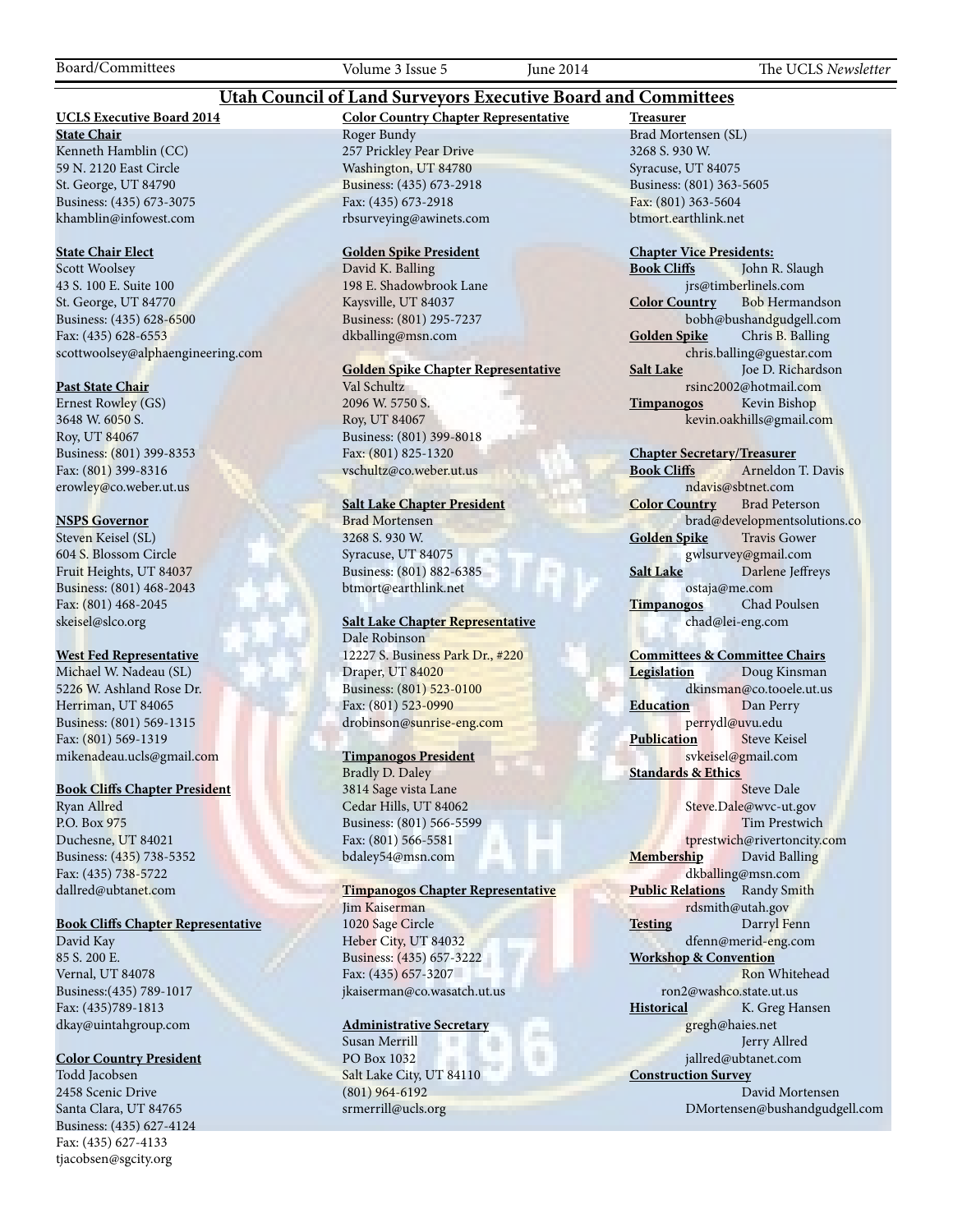#### **ALTA/ACSM standards NSPS**

Please send questions/comments you may have about the standards to NSPS Executive Director Curt Sumner via email at curtis.sumner@nsps.us.com. Responses will be posted in NSPS News and Views.

#### **Question:**

 On a number of occasions lately, I've been asked to provide proposals for ALTA/ACSM surveys on various projects, and even gotten back a few signed proposals which made me think it was ready to go. Then, when I asked for the title work so we could get going, I got an e-mail saying to hold off for a bit. On one specific occasion they even said that they had decided they didn't need a survey, and that they'd convinced the title company to accept our old survey from about 10 years earlier. I suspect that they were providing an "Affidavit of Survey."

 I would like the ALTA/ACSM Committee to please suggest to them that if the title people are going to accept the Owner's Affidavit then they better scratch off the ACSM part of the title.

 They are providing millions of dollars of insurance which is encouraging banks, and others, to lend and borrow millions of dollars on what is essentially a fraudulently obtained assurance of the collateral on the loan. And, who is giving the assurance? Why it is the guy who walks out the door with the money. All of this is for the sake of saving a few grand, often on a loan of many millions. Sure, a few grand is nothing to sneeze at, but neither is the risk and responsibility of certifying the accuracy and security of that collateral.

 Don't they have a fiduciary duty to the lender, the borrower, and those providing the capital to make sure that the transaction is being made on the latest and best available information? We are often asked, at the last minute, to certify or explain various inconsequential minutia on surveys for state and federal agencies. There are implications that if we can't meet these requests there will be dire consequences, and many will be left homeless and in the cold. Yet, on other transactions the title companies are willing to sign off on a scan of an out-of-date survey that was certified to another entity, and is accompanied by a Google photo.

 If ALTA is going to work with the Surveyors to come up with some sort of standard that allows them to know what they are asking for and us to meet their expectations, then they shouldn't turn it into a waste of time and effort by then accepting something that hasn't been independently verified.

#### **Answer:**

 This sort of "owner's survey affidavit" is going on all over the country, and has been for a number of years. I think surveyors aren't always aware of it because we generally are not involved at all in such dealings, so it kind of flies beneath the radar. It is being driven by the big banks and by entities like HUD as a way to get deals done quicker and cheaper. The title company is in the same boat as everyone else when it comes to the leverage that the big banks put on them.

 I agree that solicitations for "updated" surveys that never come to fruition are often supplanted by the use of old surveys and an owner's affidavit. I will emphasize, however, that this is not a title industry driven thing. I have talked to many title professionals, all of whom have told me they would rather have a survey on every single property they insure; but the reality is that this simply isn't going to happen. So they do what they can.

I totally agree with much of what you say, but you pose some interesting questions.

 Remember that title insurance is just that - insurance; and if there is a claim, they either defend or indemnify. If a survey is required, it will be an ALTA/ACSM. If someone does not want to pay for one, however, there are ways - in some instances - that the lender can get the coverage they want. And remember also, that he lender does not care what the basis of their coverage is- as long they get the coverage. There is nothing fraudulent being pulled over on the banks related to this issue; and there is no fiduciary responsibility for the banks because they are the ones driving this! The banks know there is no survey- they don't want to see the time, cost or potential trouble - and if they get the insurance coverage, they don't care.

 Part of the reason that title companies can comply with these seeming mandates from the lenders is that the exposure the title companies have on the lender's policy (which would include HUD and Fannie Mae) is limited for a number of reasons. Not the least of which is that-unlike an owner's policy which continues in effect as long as the person owns the property-the lender's policy lapses when the loan is paid off. So, lenders can get coverage based on things that would not fly for an owner's policy.

Ultimately, one big problem is that the lenders have their own concerns - which are independent of, and generally disconnected from, the buyer's concerns. Yet, it is the lenders driving the entire process to their benefit.

 So, in short, if you can find a way to successfully take on Wells Fargo (which was writing 1/3 of the mortgages in the U.S. a year and a half ago), Bank of America, Chase Bank, HUD, Fannie Mae, Congress and the administration, let me know and we'll try it. NSPS has met with HUD in the past on related issues, and we have gotten absolutely nowhere.

 I do not mean to flip about this - I totally agree with your frustration; I think our options are limited - at best. One of the best ways that we can fight this is (1) remind people that their 10-year-old survey is protected from unauthorized use by federal copyrights laws, and (2) do not provide copies of old surveys when someone "innocently" says they have one "but it's kind of old" and they "just want a clean copy." In that scenario, I can guarantee they want a better copy because they want to use it in a new transaction. I would tend to sell them a copy for what I would charge to 'update' the survey! I hate the term update, by the way, and do not use it except amongst surveyors. An updated survey is a new survey any way around it. It just happens to have been done before. When we 'update' one, we are certifying as to the current conditions on the property and that it meets the current standards. In other words, it's a new survey.

I hope this response provides some perspective into this frustrating situation.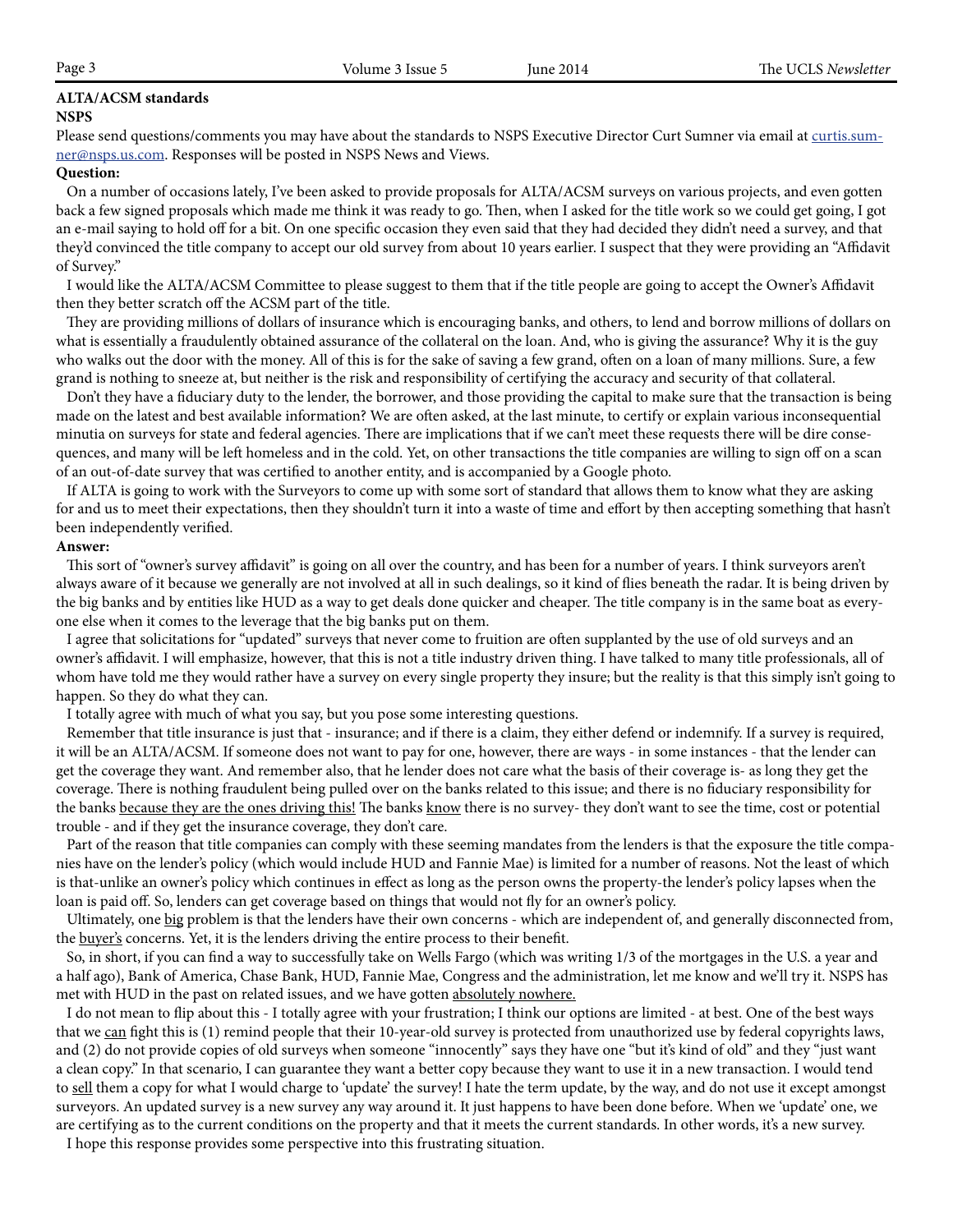| Page 4 | Volume 3 Issue 5 | <b>Iune 2014</b> | The UCLS Newsletter |
|--------|------------------|------------------|---------------------|

## **National Society of Professional Surveyors Announces Results of 13th Annual Student Competition**

## **For Immediate Release**

*Frederick, MD:* The National Society of Professional Surveyors (NSPS) held its 13th Annual Student Competition in conjunction with the California Land Surveyors Association (CLSA) and the Nevada Association of Land Surveyors (NALS) conference in San Diego, California on April 13, 2014. Eight schools with baccalaureate degree programs in surveying, surveying engineering technology, and/or surveying engineering participated.

 This year's competition was the completion of an ALTA/ACSML and Title Survey, and culminated in a "client briefing" style presentation at the conference.

## **Results:**

**First Place:** Southern Polytechnic State University: Marietta, Georgia **Second Place:** Oregon Institute of Technology, Klamath Falls, Oregon **Third Place:** California State University - Fresno: Fresno, California

**Honorable Mentions** (In alphabetical order) Michigan Technological University, Houghton, Michigan New Jersey Institute of Technology, Newark, New Jersey New Mexico State University, Las Cruces, New Mexico Pennsylvania State University - Wilkes-Barre, Wilkes-Barre Pennsylvania **Utah Valley University: Orem, Utah**

 At the conclusion of the competition, each team received a crystal bowl and each individual on the team received a participation ribbon and medallion in recognition of their efforts.

 This year's competition was coordinated by A. Richard Vannozzi, Assistant Professor of Civil Technology/Surveying and Mapping, Thompson School of Applied Science at the University of New Hampshire, Durham, NH. Questions can be addressed to him via email at: <u>a.r.vannozzi@unh.edu</u>. Schools wishing to receive information regarding the 2015 competition should contact Mr. Vannozzi at the above email, or visit the NSPS website at www.nsps.us.com.

For the first time, the 2015 competition will feature two divisions, one for Associates degree programs and one for Bachelor's degree programs. Instructions for the 2015 NSPS Student Competition, which will be a pre-development existing conditions mapping project, will be available on or before July 1, 2014.

 NSPS is the national organization representing approximately 13,000 licensed professionals, as well as certified technicians and students, in the United States. Among its aims and objectives are: Advancing the sciences and disciplines within the profession; supporting new practical methods of surveying; promoting public faith and confidence in the profession; encouraging high standards of ethical and professional behavior; and seeking improvements in higher education curricula for surveyors.

For more information about NSPS please contact Executive Director Curt Sumner

5119 Pegasus Court, Suite Q, Frederick, MD 21704 Phone: 240-439-4615 or via E-mail: curtis.sumner@nsps.us.com





Out of Plumb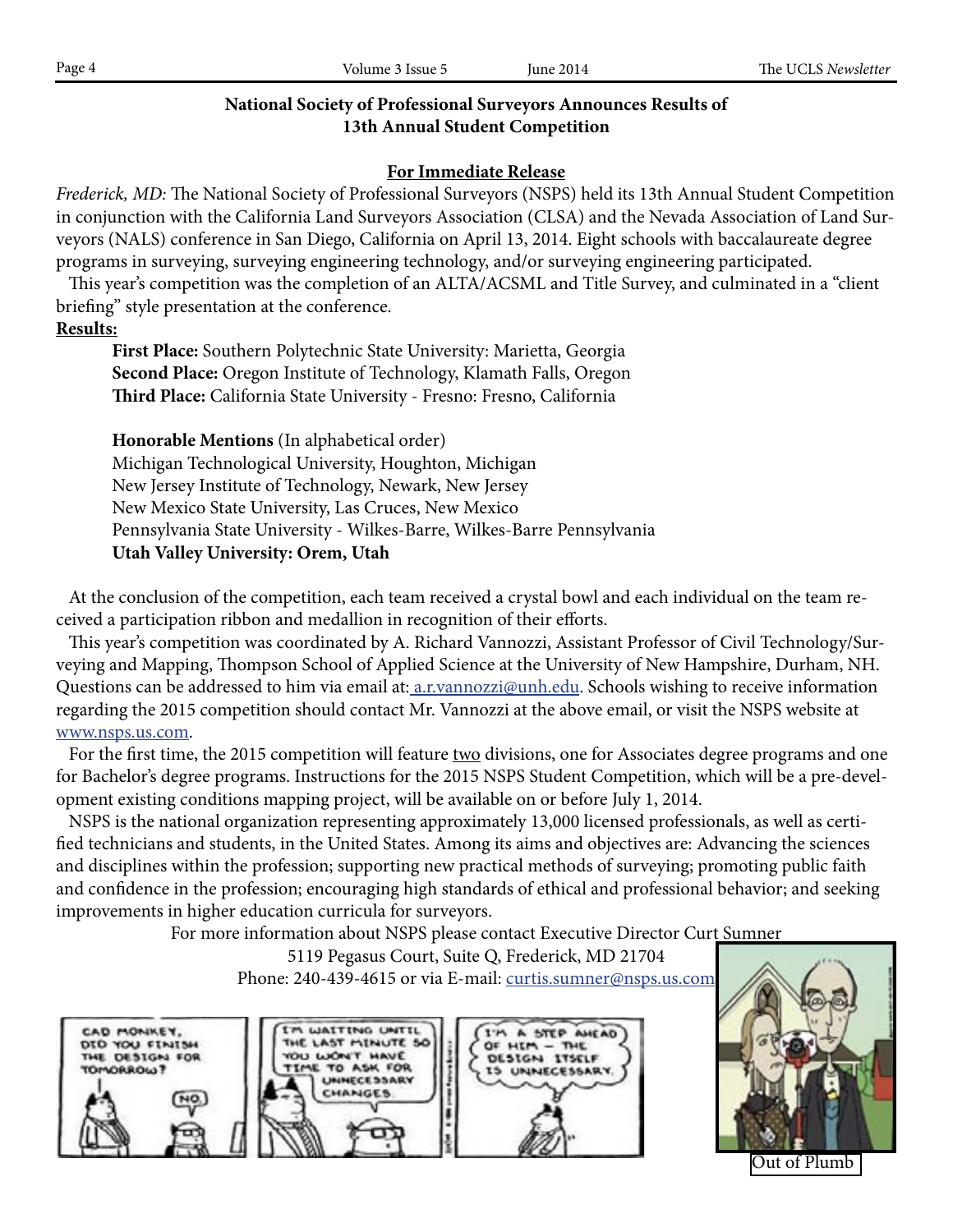**TrigStar Results**

| School     | <b>First Name</b>                                 | <b>Last Name</b> | Grad-Year | Score | <b>Time</b> | <b>Teacher</b>                     | Sponsor               |
|------------|---------------------------------------------------|------------------|-----------|-------|-------------|------------------------------------|-----------------------|
| Northridge | Jacob                                             | Zamora           | 2015      | 94    | 1:00:00     | Wayne Sumer                        | Dallas Buttars        |
| Clearfield | Gina                                              | Easter           | 2014      | 88    | 1:00:00     | Ashely Martin                      | <b>Brad Mortensen</b> |
| Hurricane  | Kevin                                             | Young            | 2015      | 76    | 0:33:25     | Ken Cahoon & Shelly<br>Kidd-Thomas | Arthur Lebaron        |
| Hurricane  | Jacob                                             | Gates            | 2015      | 76    | 0:40:30     | Ken Cahoon & Shelly<br>Kidd-Thomas | Arthur Lebaron        |
| Hurricane  | Tyson                                             | Ashcraft         | 2015      | 76    | 0:49:00     | Ken Cahoon & Shelly<br>Kidd-Thomas | Arthur Lebaron        |
| Rich       | Richard                                           | Sellers          | 2014      | 76    | 0:51:54     | Glenn Smith                        | Surveyor Scherbel     |
| Rich       | Dakota                                            | Clark            | 2014      | 76    | 0:58:43     | Glenn Smith                        | Surveyor Scherbel     |
| Gunnison   | Murray                                            | Poulson          | 2015      | 71    | 1:00:00     | Mark Otten                         | Chad Hill             |
| Syracuse   | Katherine                                         | Free             | 2016      | 70    | 0:36:29     | Jamie Bateman                      | <b>Brad Mortensen</b> |
| Syracuse   | Nathan                                            | Bezzant          | 2015      | 70    | 0:44:49     | Jamie Bateman                      | <b>Brad Mortensen</b> |
| Gunnison   | Garrett                                           | Sorensen         | 2014      | 70    | 0:52:40     | Mark Otten                         | Chad Hill             |
| Syracuse   | Steven                                            | Free             | 2014      | 66    | 0:23:23     | Jamie Bateman                      | <b>Brad Mortensen</b> |
| Rich       | Caden                                             | Barthlome        | 2014      | 66    | 0:51:19     | Glenn SMith                        | Surveyor Scherbel     |
| Gunnison   | Joey                                              | Carlisle         | 2014      | 65    | 0:42:55     | Mark Otten                         | Chad Hill             |
| Clearfield | Ellie                                             | Penner           | 2014      | 58    | 0:41:10     | Ashely Martin                      | <b>Brad Mortensen</b> |
| Clearfield | Mathew                                            | Garcia           | 2014      | 46    | 0:58:13     | Ashely Martin                      | <b>Brad Mortensen</b> |
| Northridge | Isaiah                                            | Harvey           | 2014      | 16    | 1:00:00     | Wayne Sumner                       | Dallas Buttars        |
| Northridge | Donna                                             | Johnson          | 2014      | 11    | 1:00:00     | Wayne Sumner                       | Dallas Buttars        |
| 6 Schools  | 18 local winners<br>42 students par-<br>ticipated |                  |           |       |             | 7 Teachers Participated            | 5 Sponsors            |

Professional Engineer and Professional Land Surveyor Case Report Investigator Allyson Pettley **Open Cases:**

## **From the DOPL Website - May 2014**

Professional Engineer Incompetence/Negligence Professional Engineer Incompetence/Negligence Professional Land Surveyor Incompetence/Negligence

Professional Land Surveyor **Incompetence/Negligence** Professional Land Surveyor Incompetence/Negligence Professional Land Surveyor Unauthorized Practice

Professional Land Surveyor Incompetence/Negligence

Profession Allegation (3) Professional Engineer Incompetence/Negligence Professional Engineer Unauthorized Practice (Unlicensed) (Failure to file record of survey) (Unlicensed) Professional Engineer Unauthorized Practice (Unlicensed) (Failure to file record of survey)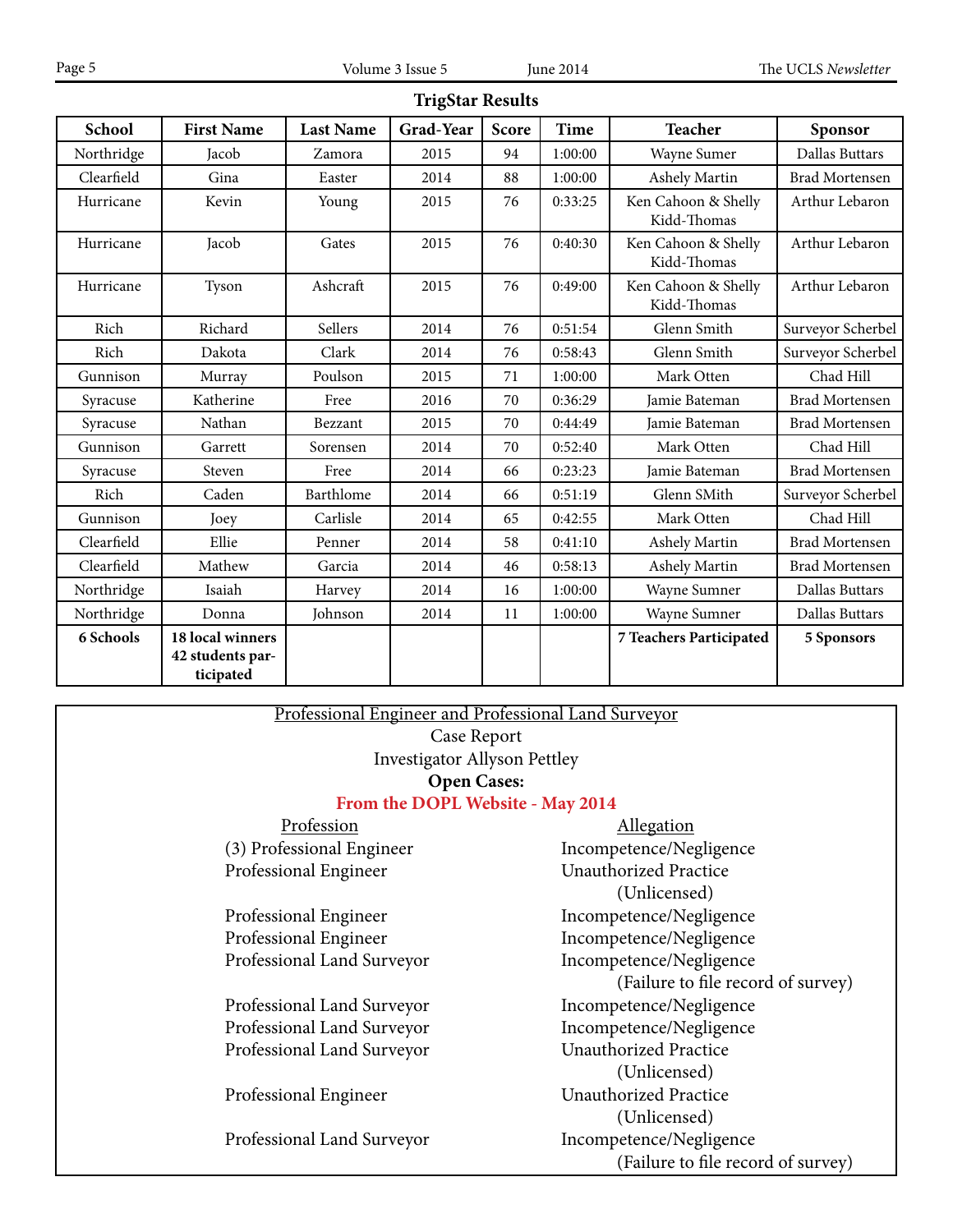## **Getting to Know our Members**

Name: **Mark Campbell**

Residing at: **Draper UT**

My spouse is **Debbie** and I am a parent of **9 children and 26 grandchildren**.

My hobbies and/or interests include **wood working and gold nugget hunting**

When I retire, I want to **travel**

I have been a member of the Utah Council of Land Surveyors since **2009**.

My current employer is **Meridian Engineering**

My position or title is **Senior Designer and PLS**. I am responsible for **right of way for UDOT projects**.

I have been employed by this company since **1998** but have been involved in the surveying profession since **1974**.

I became a surveyor because **it was interesting to me**.

During the past **10** years GPS has had the greatest impact on the surveyings profession. However, during the next **5** years, I believe **LIDAR** will have the most influence on its future.

In my opinion, the future of surveying is **LIDAR**

Name: **Anthony Canto**

Residing at: **Springville, Utah**

My spouse is **Inalei** and I am a parent of **3 children**

My hobbies and/or interests include: **I train horses in reining and team roping as well as coach wrestling and haul my kids to their dirt bike races or anywhere they want to fish.**

When I retire, **I want to continue with the hobbies I have now and have my children be involved in them with me.**

I have been a member of the Utah Council of Land Surveyors since **2012** and wish they would **keep up the work they are doing to promote the profession.**

My current employer is **Utah County.**

My position or title is **Deputy County Surveyor** and I am responsible for **day to day work flow of the crew and making the information available to the public. I also review Record of Survey Plats.**

I have been employed by this company since **1999** but have been involved in the surveying profession since **1999.**

I became a surveyor because **I was given the opportunity to come to work as a seasonal employee right out of high school and loved the work environment and challenge that it provided.**

During the past **15** years, **RTK technology** has been the greatest impact on the surveying profession. However, during the next **20** years, I believe **Steel chains and transits** will have the most influence on its future.

In my opinion, the future of surveying is **maintaining and retracing the public land survey system before the evidence of those surveys, and the rights of the affected land owners are lost forever.**



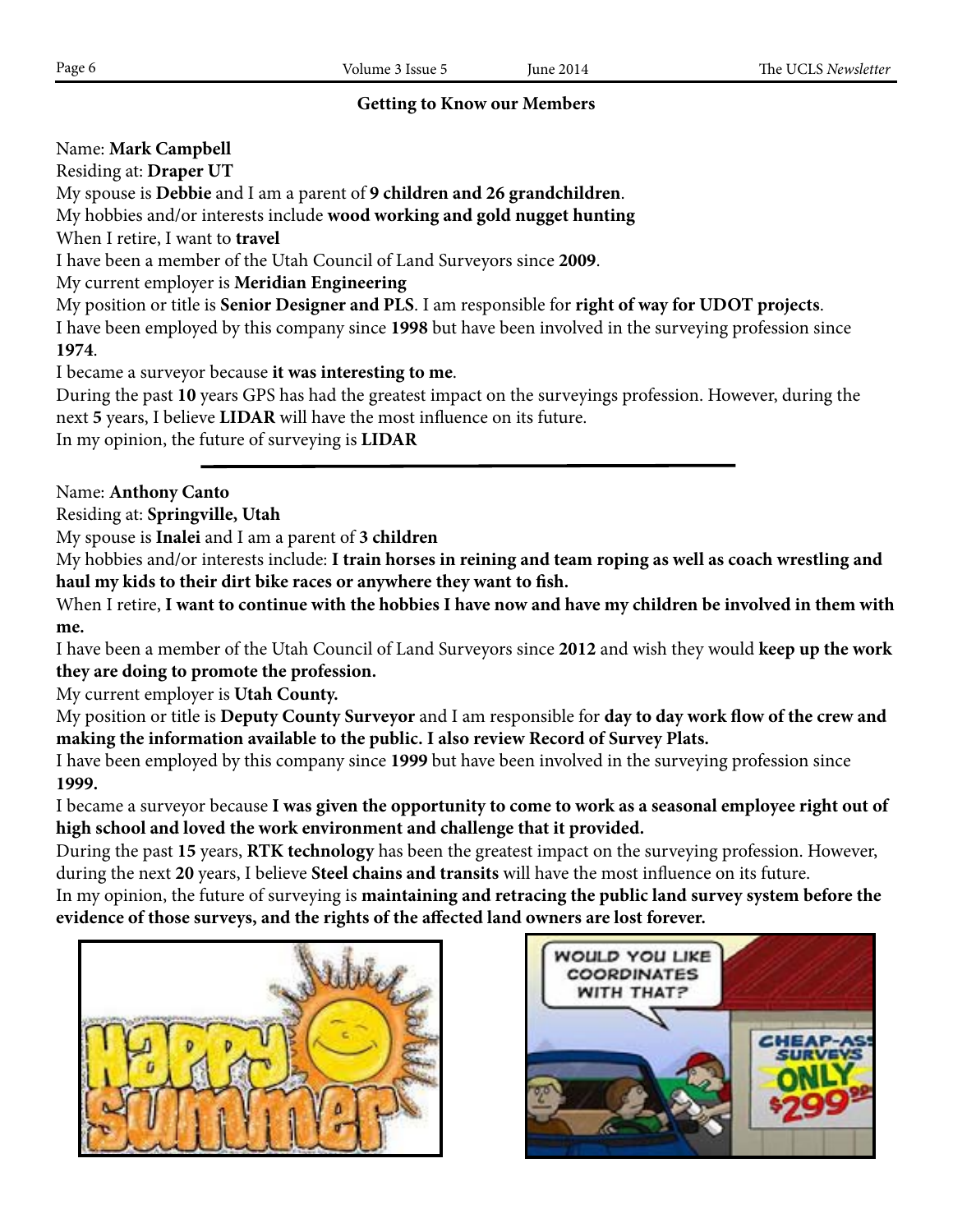## **Color Country Chapter**

by: Todd Jacobsen

**March 19, 2014**-Color Country Chapter meeting held at the City of St. George Water/Power Building (811 East Red Hills Parkway).

**Presenter:** Dale Robinson, PLS-Sunrise Engineering

**Topic:** Restoring S-58 Benchmark in Washington City

**Comments:** Dale talked about that task his company was given to reset/restore a benchmark located west of Nisson Park. He talked about the order of survey that they had to complete and the equipment they had to use to complete that order of accuracy. He talked about the route that had to take to tie into other existing high order monuments.

 This topic generated lots of questions and discussion and it seemed that everyone that attended got involved and felt it was worth their while to attend.

**April 16, 2014**-Color Country Chapter meeting held at the City of St. George Water/Power Building (811 East Red Hills Parkway).

**Presenter:** Riley Lindsay, PLS-UDOT & Jared Beard, PL - UDOT

**Topic:** Perpetuation of Monumentation on UDOT Projects

**Comments:** Riley discussed the UPLAN maps that UDOT has started to help surveyors with possible projects UDOT is working on or has worked on. He discussed how to navigate the website, use the maps and how to find data on right-of-way markers and other monumentation surrounding UDOT roads.

 This presentation was received very well with those that attended. There was a lot of discussion back and forth, suggestions were made to maybe make things even easier to get information out to the users as they need it or as it comes available.

## **Future Meetings**

Possible topics include... 1) Washington County Surveyor discussion on monuments. 2) State Ombudsman discussion on immanent domain. 3) Flood Plain issues in Washington/Iron Counties. 4) Cities/County GIS information that help surveyors. 5) DOPL updates from Scott Bishop. 6) Utah Geological Survey discussion on geological hazards in Southern Utah. 7) Preventing Burnout.



**May Who is it**

 Corbin VanNest was the first UCLS member who correctly identified the wax figure in the May newsletter as George Washington. Jason Felt and Jeremiah Cunningham were not far behind.

 The wax figure is part of the Donald W. Reynolds Museum & Education Center at Mount Vernon in Washington DC.

 Several years ago, Mount Vernon asked its visitors to evaluate their experience at George Washington's home. Visitors stated repeatedly how they wanted to learn more about the "real" George Washington. Taking this information to heart, Mount Vernon embarked upon a journey to tell the full story of Washing ton's life.

 Deciding that physical appearance is a crucial element to learning about and re lating to the "real" George Washington, Mount Vernon's staff determined that the ubiquitous image of the staid elder statesman had to be dispelled. Instead, visitors

needed to see what Washington looked like as an adventurous young surveyor and frontiersman, as the forceful commander-in-chief of the Revolutionary War forces, and as the dynamic first president of the United States.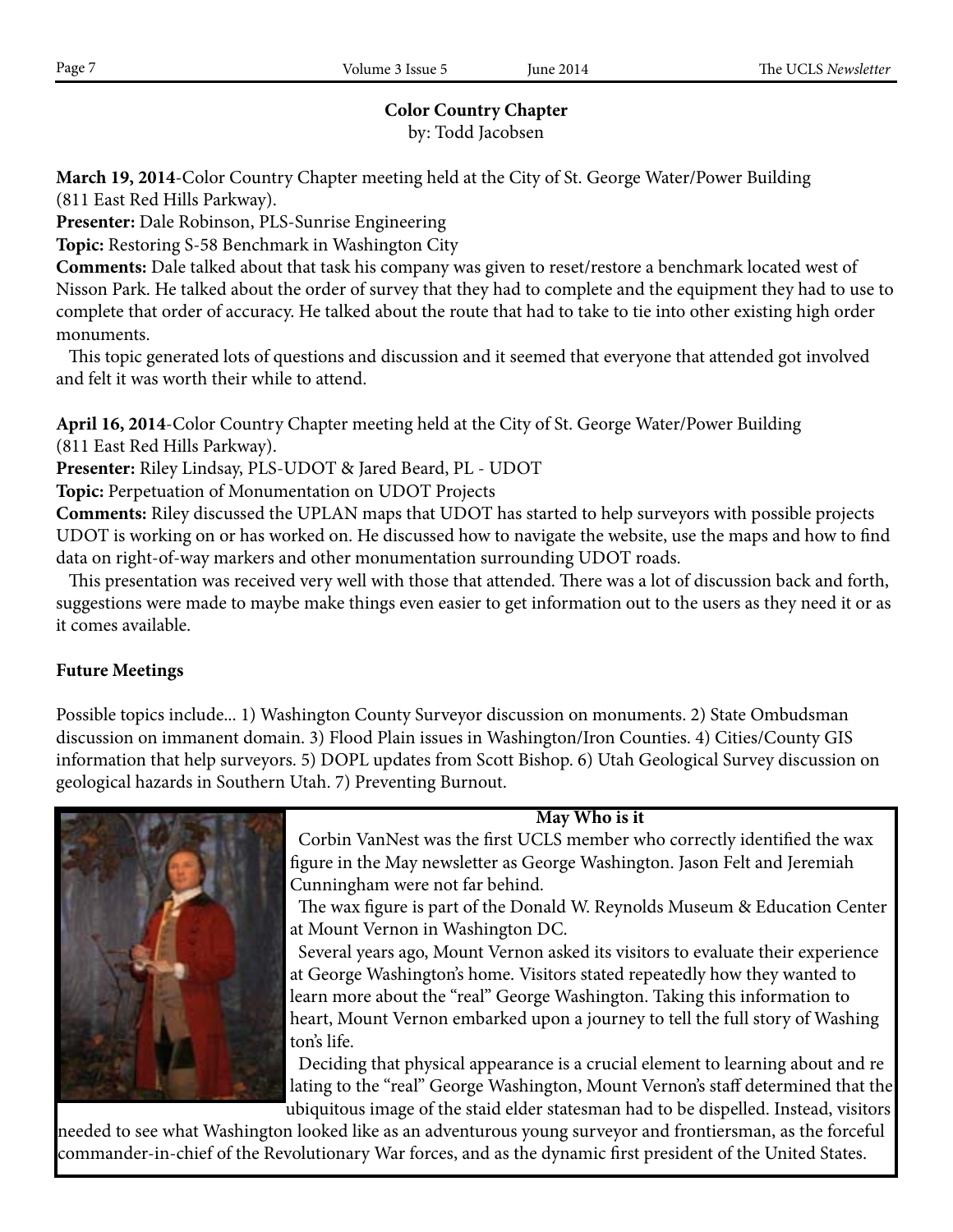## **Standards and Ethics Committee** by: Steve Dale & Tim Prestwich

 The committee met on April 17, 2014. Allyson Pettley from DOPL was unable to attend, although she did provide information which Tim shared with the committee. Tim also provided a summary of the new DOPL regulations, which the committee discussed at length.

 The subject of the \$300.00 survey was again brought up. After some discussion the committee determined that there was nothing for the committee to act upon at this point in time. If the board determines otherwise, it is of course free to take whatever action it may deem necessary.

 The committee resumed work on the Final Subdivision Plat Guidance Document/Model Standard. We are hoping to have a final draft to the board sometime this summer. That may be optimistic, but that is the plan.

 The committee will be meeting 6:00 pm, Thursday, May 15, 2014 at the Meridian Engineering offices. Allyson Pettley indicated she would be in attendance. Other committee members who have not attended for a while have also indicated they would also be in attendance.

## **Salt Lake Chapter**

## By: Brad Mortensen

Salt Lake Chapter Meetings:

March 20-2014 - Madeline's - Sean Fernandez AGRC Update

April 17, 2014 - No chapter meeting this month (held planning meeting 24 April 2014)

May 15, 2014 - Joe Morley's - Dale Robinson (First Order Levels in St. George)

June 19 , 2014 - Location TBD- (Allyson Pettley - DOPL Investigator)

July 17, 2014 - Location TBD - (Meridian Eng. - Lidar Project at UDOT R2)

August 21, 2014 - Location TBD - (LUDMA - League of Cities and Towns)

Sept 19, 2014 - Fall Forum - UVU (GIS Workshop)

Oct 16, 2014 - Location TBD - (BLM Presentation and Chapter Nominations) Tentative

Nov 20, 2014 - Location TBD - (Law's and the Surveyor - Lincoln Harris) Tentative

Dec 18, 2014 - No meeting this month

Jan 15, 2015 - Location TBD - (Davis County Recorder or Monsen?) Tentative

## **Pressure building for FAA to approve small, commercial UAV operations**

 Pressure is mounting for the Federal Aviation Administration (FAA) to permit surveyors, mapping firms and other commercial enterprises to fly unmanned aerial vehicles. The FAA is scheduled to propose a formal rule for commercial systems by the end of the year, with final regulations in place at the end of 2015 at the earliest. But the demand is growing for a rule permitting businesses to operate small unmanned aerial systems, particularly in rural areas. The NSPS government affairs team has been involved in numerous meetings with FAA, Congress, and other trade and professional groups interested in UAV applications.

**Funny Stuff** Interviewer: What is your biggest weakness? Applicant: Honesty Interviewer: Honesty? I think honesty is a strength! Applicant: I don't give a #%%@! what you think!



What were they thinking?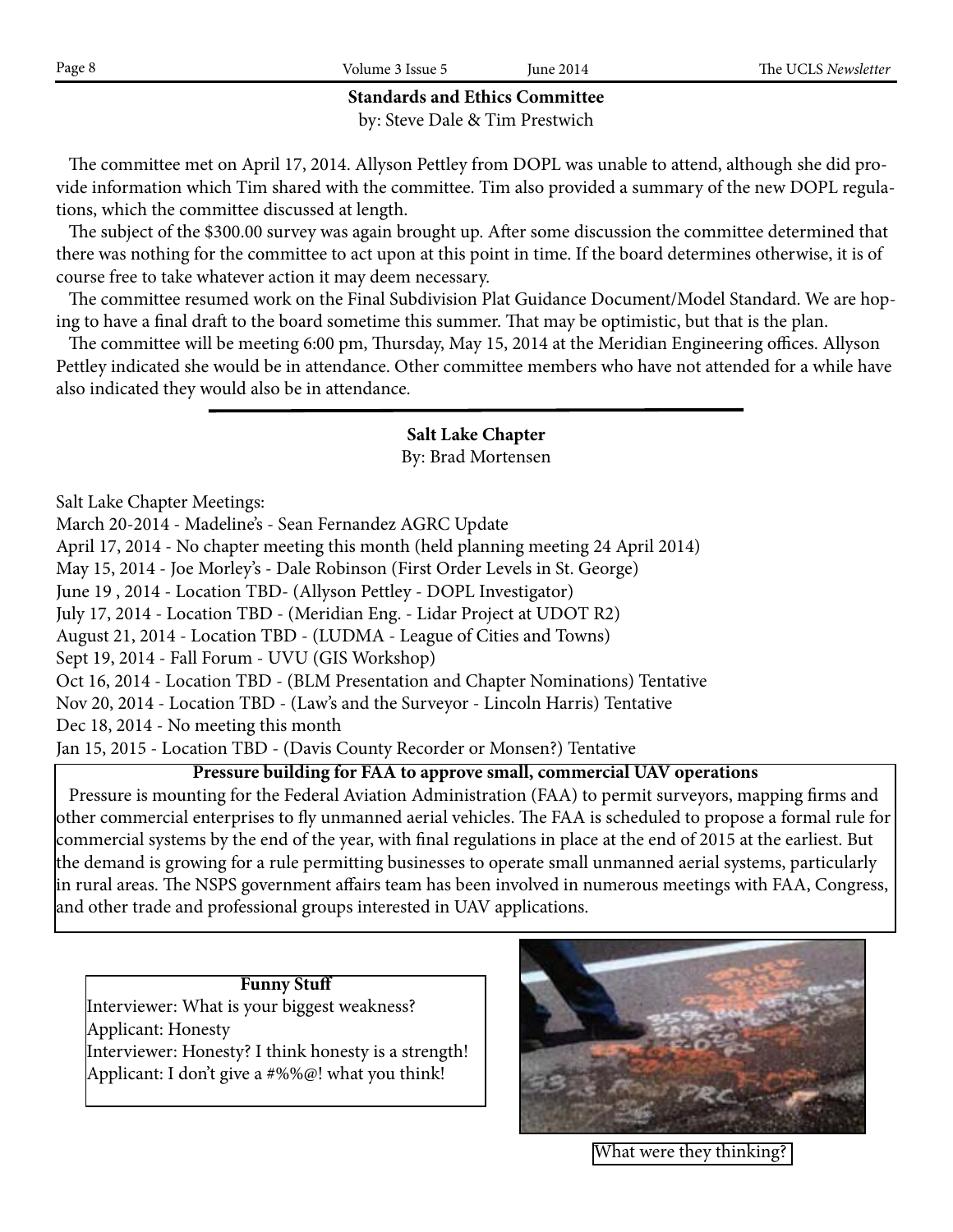Page 9 Volume 3 Issue 5 June 2014 The UCLS *Newsletter*State of Utah Department of Commerce<br>Nvision of Occupational and<br>Professional Licensing Divis ureau of Investigation **Complaint Process** *An Explanation of the Complaint Handling Process For the Division of Occupational and Professional Licensing* State of Utah - DOPL 160 East 300 South P.O. Box 146741 Salt Lake City, Utah 84114 Phone: 801-530-6630 www.doplutah.gov Every day the Utah Division of Occupational and Professional Licensing (DOPL) receives complaints regarding the conduct of individuals practicing in regulated occupations and professions. Complaints are received from many sources including the general public, coworkers, licensing board members, professional associations, other state agencies, and federal disciplinary databases.

DOPL is legally responsible to investigate unlicensed practice in regulated professions or occupations, acts or practices inconsistent with generally recognized standards of conduct, allegations of gross negligence or incompetence, and patterns of negligence or incompetence.

Complaints are confidential and are not generally available to the public. However, in certain situations, the information contained in a complaint may be shared with other governmental agencies, if the other agency demonstrates a legal basis for the sharing of such information.

Upon submission, all complaints are entered into an investigative database in order to analyze patterns of behavior. Each complaint is then reviewed by DOPL's chief investigator or an investigation supervisor who makes one of three initial determinations:

- no violation of licensing laws
- alleged violation does not meet DOPL's criteria for investigation
- alleged violation does meet DOPL's criteria for investigation

#### **No Violation**

If it is determined, that the complaint does not involve a violation, the complaint is closed, and no action is taken. Additionally, no public reporting of the information will occur.

When a complaint involves a violation, but does not meet DOPL's criteria for opening an investigation, DOPL may choose to take any of the following actions:

- refer the complaint to another local, state, or federal agency
- invite the involved individual(s) to participate in an informal, educational interview
- issue a letter of concern to the involved individual(s)

At times, DOPL is legally unable to investigate or take action on a complaint due to lack of jurisdiction or authority. In other situations, DOPL may determine that the complaint would be better handled by another local, state, or federal agency and will refer the complaint to that agency for further review.

An educational interview provides an opportunity for the respective licensing board and the involved individual to obtain and provide information about the situation. Educational interviews usually occur during a regularly scheduled board meeting.

A letter of concern is a means of informing the individual of the reported allegations, of DOPL's concerns regarding the allegations, and of the applicable regulations – without imposing a disciplinary sanction on the Individual's license. A letter of concern also offers the individual an opportunity to respond and explain his or her side of the situation.

Educational interviews and letters of concern are non-disciplinary actions and do not affect an individual's professional license. Essentially, these two options are proactive methods of addressing inappropriate activity before public safety is compromised and before action must be taken against the individual's license.

#### **Violation which Does Meet Criteria for Investigation**

Finally, if a complaint is determined to involve a violation and is within DOPL's jurisdiction, the complaint will be prioritized and assigned to an investigator. Investigators use their experienced judgment and established procedures to determine the type of investigation to conduct. An investigation may include any of the following elements:

- interviewing complainants
- interviewing witnesses
- interviewing involved individuals • obtaining appropriate records or
- documentation (subpoena)
- gathering other evidence
- obtaining input from applicable experts

At any time, the case may be reviewed by any or all of the following: the Utah Attorney Generals Office, an expert in the respective occupation or profession, or DOPL's bureau manager responsible for the regulation of the respective occupation or profession. DOPL may also determine that a criminal complaint is warranted and will then notify the appropriate authorities of the situation.

A case is usually resolved in one of two ways under the Utah Administrative Procedures Act (UAPA):

- Informally
- **Formally**

#### Unless specified otherwise in an order, all cases are public and reportable.

Cases designated to be handled informally are resolved in one of three ways:

**Administrative Citations**: A citation is the imposition of a fine or a cease and desist order, or both, in response to unlawful or unprofessional conduct, or both. Citations are issued when proper authority is established in statute and a citation is determined to be the appropriate response to a violation.

Citations are normally issued by the investigator who has been assigned the case. Practicing without a license, exceeding the scope of a license, and hiring someone who is required to be licensed that is unlicensed are good examples of citable offenses for all professions. Some professions have additional fine and citation authority.

**Stipulated Agreements:** A stipulated agreement is a written settlement accepted by all applicable parties with regard to the involved individual's license. It may include any combination of the same actions that are possible during an informal adjudicative proceeding. A stipulated agreement may also be the result of the voluntary surrender of an individual's license.

**Informal Adjudicative Proceeding**: An informal adjudicative proceeding is a case initiated by a notice of agency action and decided or resolved by a file review as opposed to a hearing, unless a right to a hearing has been established by statute or rule, such as in the case of citations. These matters should be straightforward and reasonably easy to resolve, and hence their designation to be handled informally.

Cases designated to be handled formally are resolved in one of two ways:

**Stipulated Agreements**: Same as the informal stipulated agreements.

**Formal Adjudicative Proceeding**: Formal adjudicative proceedings are initiated by a notice of agency action with a Petition and decided or resolved through a formal administrative hearing process. Similar in some ways to a civil court proceeding, a formal adjudicative proceeding grants limited discovery and allows the presentation of evidence, testimony, defenses, and mitigating or aggravating circumstances regarding the alleged misconduct. Each party may present evidence in response to the case.

An administrative law judge rules on all evidence, procedures, and legal issues. The respective licensing board receives the submitted evidence and may question all witnesses. DOPL is represented by an assistant attorney general, and the involved individual may be represented by personal legal counsel.

At the conclusion of a hearing, the licensing board considers the evidence and makes a recommendation regarding the status of the individual's license. The recommendation is submitted to the director of DOPL who may accept the entire recommendation or may issue a modified or supplemental order.

PLEASE NOTE: *This information provides only a general overview of the process by which a complaint or other report of unlawful or unprofessional conduct is reviewed by DOPL. The Information may be thoroughly reviewed in Title 58 of the Utah Code and Title R 156 of the Utah Administrative Code.*